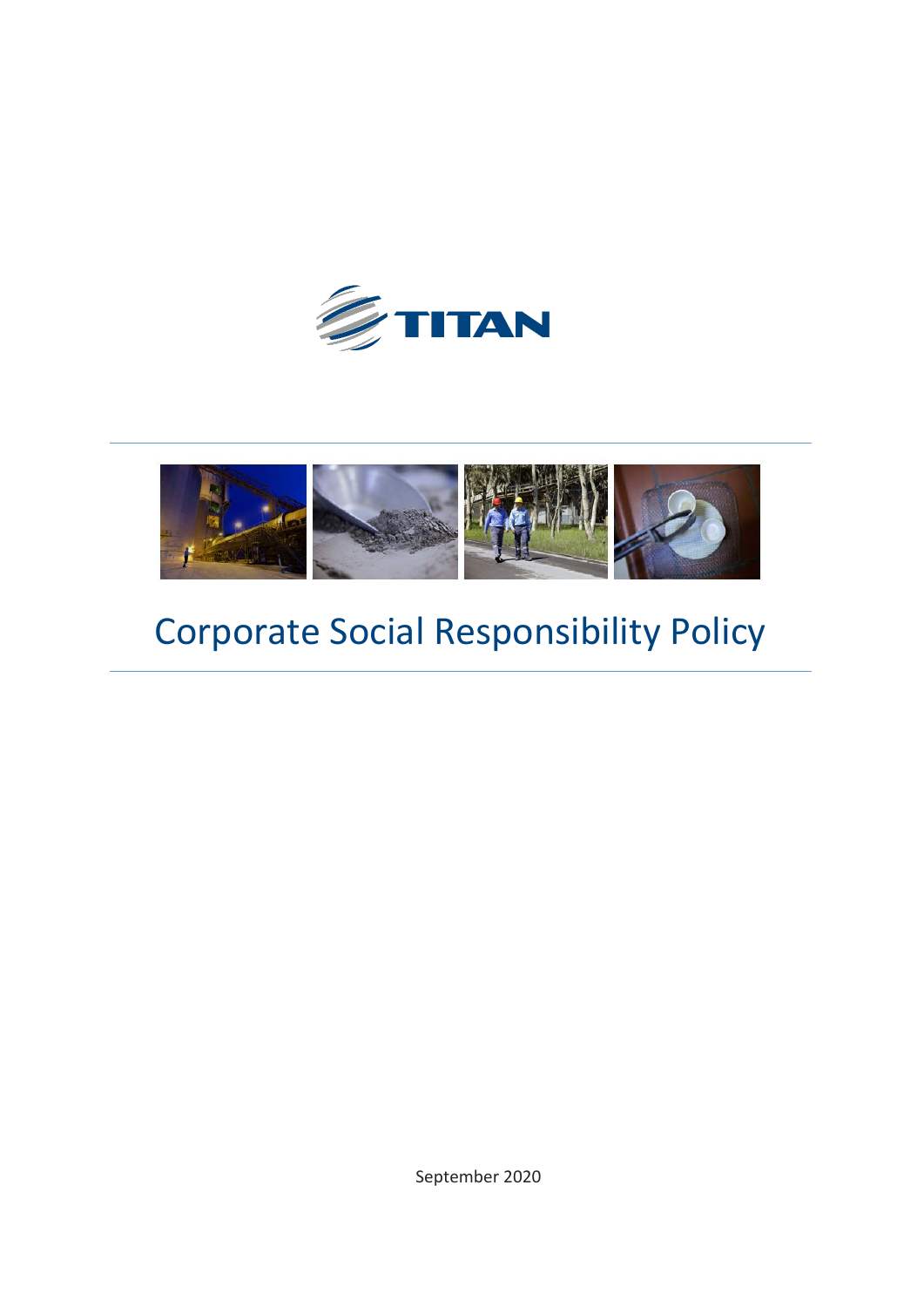

#### Table of Contents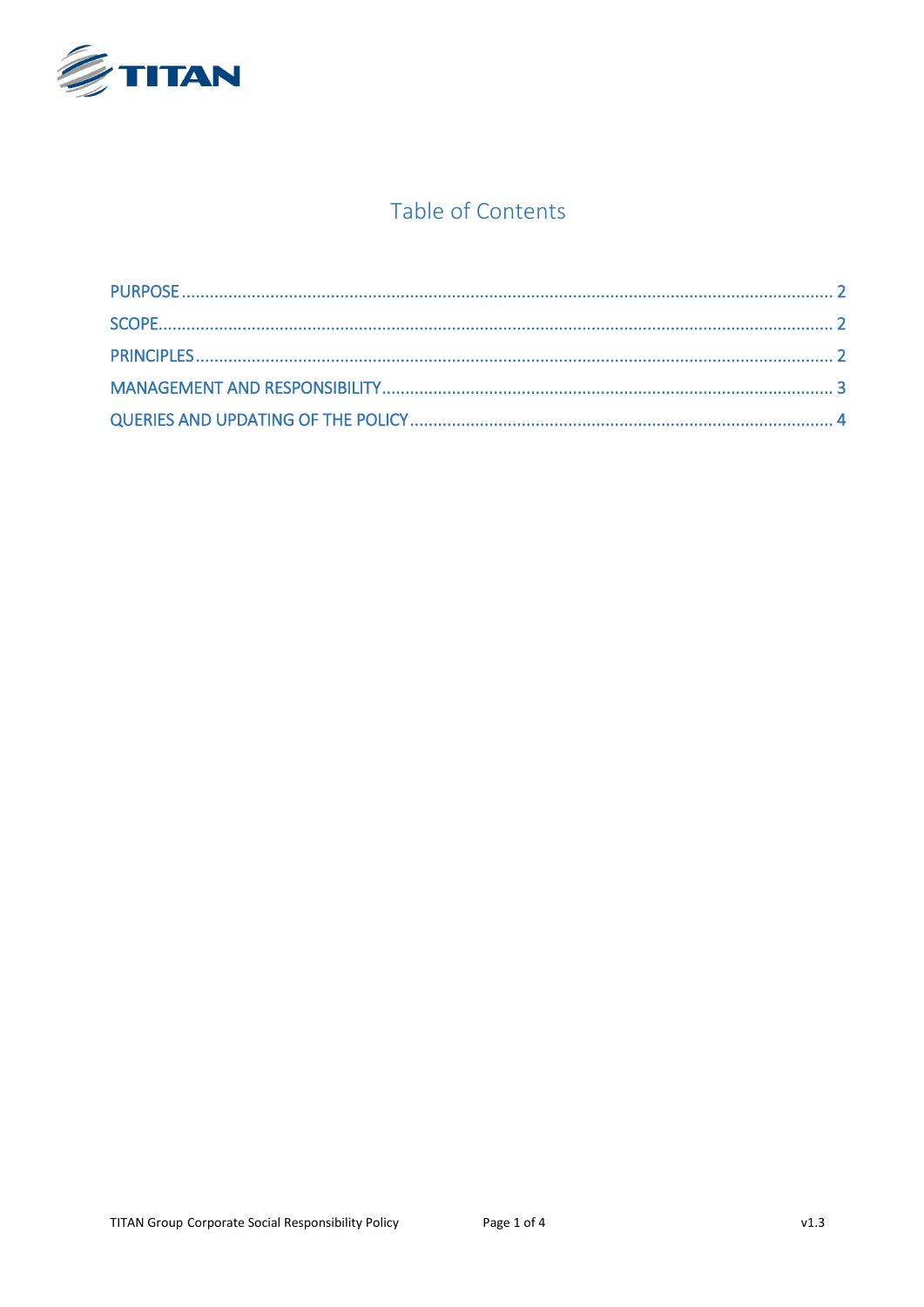

#### <span id="page-2-0"></span>**Purpose**

**Corporate Social Responsibility** is the continuing commitment by business to behave ethically and contribute to economic development while improving the quality of life of the workforce and their families as well as of the local community and society at large. *(WBCSD publication Making Good Business Sense by Lord Holme and Richard Watts)*

It is a step further than legal or regulatory compliance, a conscious and free pledge to improve the world around us. It has human, social and environmental dimensions.

It is the proactive and on-going self-improvement and continuous learning process, adapting to an everchanging complex business and social environment.

It is the commitment to mitigate and reduce any potential negative impact and pursue business goals in a socially responsible manner, contributing to the wellbeing of employees and their families, neighboring communities and society.

Our CSR Vision is:

*"To pursue at all times our business goals and create value in an ethical and socially responsible manner, aiming to make a positive impact on society and local communities."*

#### <span id="page-2-1"></span>**Scope**

The TITAN Group CSR applies to all Group operations and is aligned with the TITAN Group Code of Conduct and Group policies related to TITAN standards and commitments for sustainable development.

Business units and/or regions may differentiate their CSR policies to adapt to their individual needs, but only so long as they don't contradict any of the Group Policy statements, or omit important aspects of the Group Policy.

## <span id="page-2-2"></span>**Principles**

In order to achieve our CSR Vision, the critical areas are the following:

- Our business practices are guided by and based on the TITAN Values and Code of Conduct.
- Safety is a top priority, aiming to achieve an accident and incident-free work environment.
- We are committed to sustainable growth, integrating the human, environmental and social perspective into our business decisions.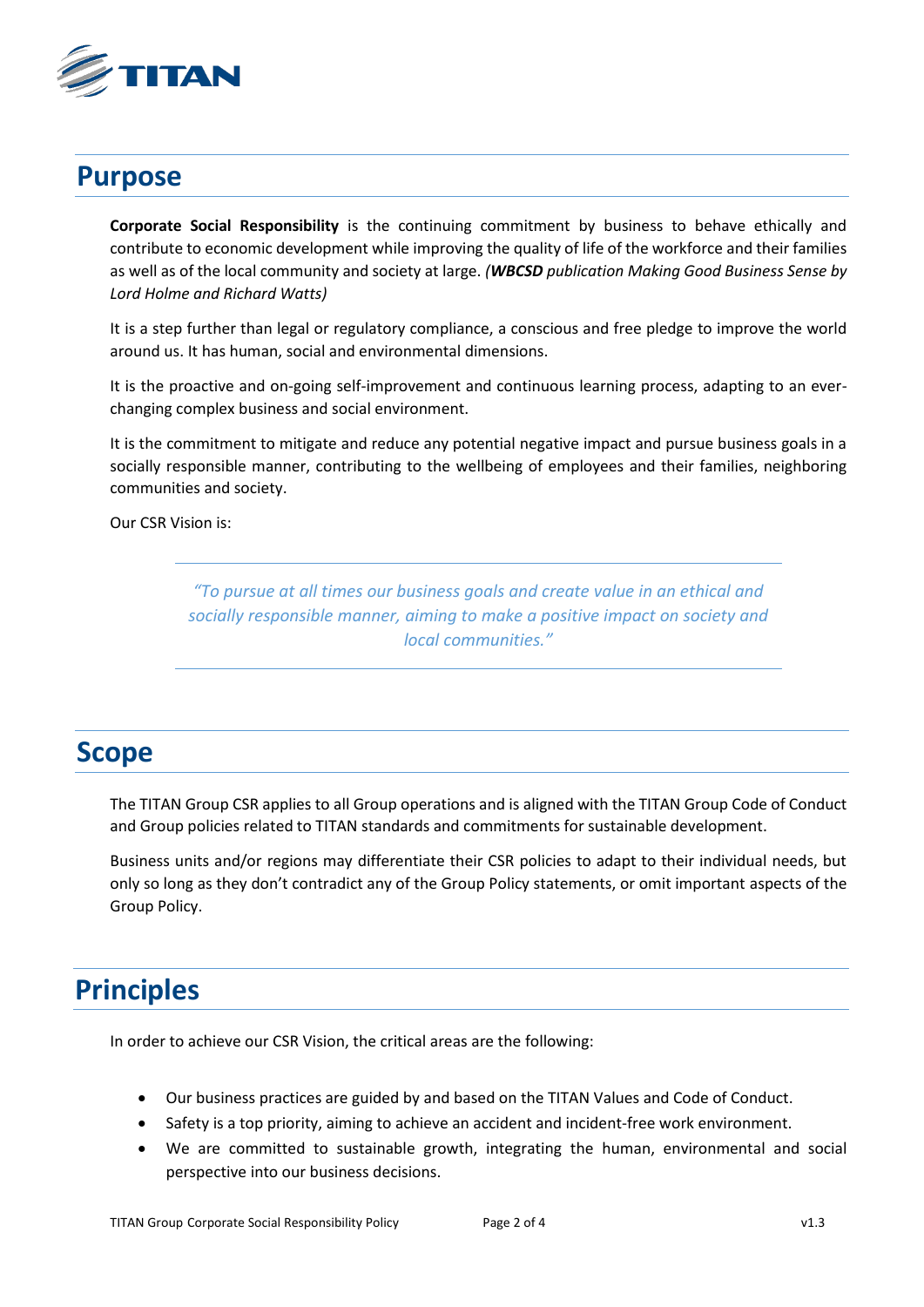

- We aim to continuously improve our environmental and social performance, measuring our impacts and contributions, and assessing our environmental and social footprint.
- We aim to build trust with all our stakeholders by communicating openly and transparently, and by seeking engagement to understand their concerns and the impact of our operations.
- We share our know-how, experience and best practices in areas relevant to our business, with a view to add value and contribute to the well-being of our neighboring communities.
- We value our employees and follow human resources practices that **do not tolerate discrimination, promote** equal opportunity and **diversity and inclusion**, in recruitment, employment and development- regardless of age, gender, race, ethnicity, physical ability, sexual orientation or national origin, respect individuality and are consistent with national laws and international voluntary guidelines, such as the UN Universal Declaration of Human Rights, **International Labor Organization's Conventions on Labor and the UN Global Compact.**
- We deal with our supply chain in accordance with our Group and Regional Procurement Codes of Conduct.
- We voluntarily engage in and support partnerships and business networks that promote our business goals and CSR vision, such as the U.N. Global Compact, WBCSD/CSI, the E.U. Alliance for CSR, the U.S. Concrete Joint Sustainability Initiative, etc.
- We aim to be active in civic efforts and the process to advance the use and benefits of our products and preserve the long - term viability and economic prosperity of our industry.
- We encourage and recognize individual initiative and voluntarism in community and civic activities at all employee levels, both related and unrelated to our business.
- We are committed to periodically having our CSR practices and reports externally assured.

## <span id="page-3-0"></span>**Management and Responsibility**

Every TITAN Group employee is responsible for reading, understanding and complying with this Policy.

At the beginning of your employment with TITAN Group and throughout the term of your employment, you will be asked to read and comply with this policy, as well as to report internally any incident of potential non – conformity.

All TITAN Group employees are **strongly encouraged** to participate in relevant training programs and workshops provided to support employee engagement in promoting and safeguarding TITAN values and commitments. Further, the dissemination of principles and practices aligned with this Policy, and the training of business partners and stakeholders, with priority to our suppliers, is also strongly encouraged.

The Group CSR Department ensures the implementation of the Policy and reviews annually the outcomes from its implementation.